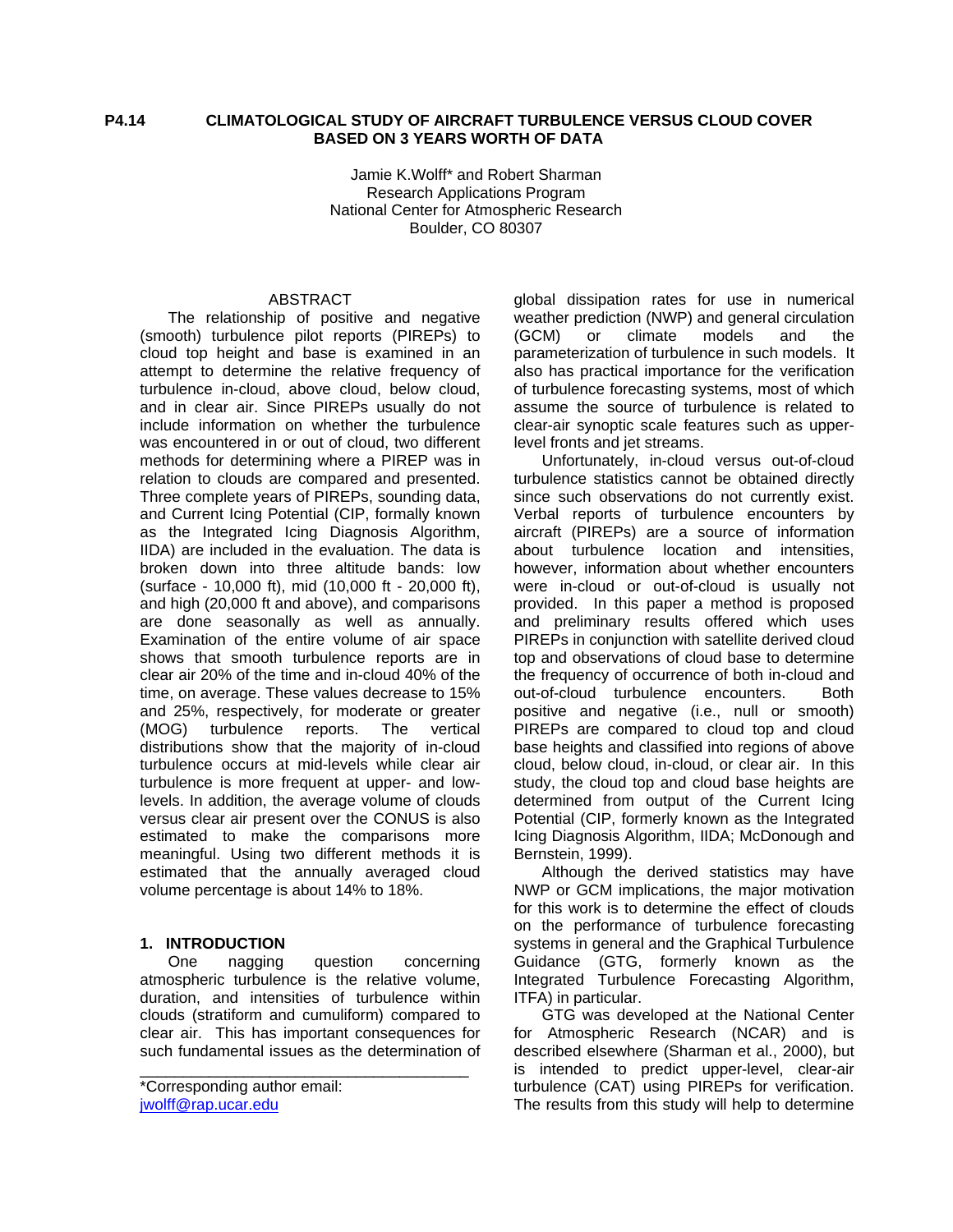whether the GTG performance is negatively affected by the use of PIREPs that are actually in cloud or near cloud rather than clear air only.

### **2. DATA AND ANALYSIS PROCEDURES**

### *2.1 PIREPs*

For many purposes PIREPs are the only routine observations of atmospheric turbulence available. PIREPs provide latitude, longitude, altitude, time and intensity (reported on a 5 point scale: null, light, moderate, severe, or extreme) of a turbulence encounter, however, they are known to have location and timing uncertainties (e.g., Schwartz 1996), and the intensity reported is a subjective assessment by the pilot. In the future more precise measurements should become available (Cornman et al. 1995) but for now these uncertainties must by factored into the results. The database used for this study is a collection of PIREPs gathered for a 36-month period from Nov 2000-Nov 2003, which corresponds to the beginning of the CIP cloud top and cloud base dataset.

Besides location and timing uncertainties associated with PIREPs, another uncertainty is the reported altitude. The error occurs during the conversion of standard atmospheric pressure used by pilots to the actual pressure, which may be non-standard, resulting in an incorrect altitude of the report. After calculating a few cases it became apparent that errors in this conversion can account for an error in the reported altitude of more than 2000 ft. This makes it difficult to pinpoint the true aircraft altitude relative to cloud top and cloud base. In order to account for these uncertainties in this study, PIREPs that fall within 3000 ft. of the top of the cloud are classified as near top and PIREPs that fall within 3000 ft. of the base of the cloud are classified near base instead of in cloud or above/below cloud.

# *2.2 Cloud top/base Fields*

The complete process by which the cloud top and cloud base heights are determined is detailed in McDonough and Bernstein (1999). To briefly summarize, the cloud top height product is created by first binning all GOES-8 IR pixels within each RUC NWP model (Benjamin et al. 2004) interpolated to 40 km horizontal resolution. If the pixels in the bin are more than 40% cloudy, then the coldest IR measured cloud top temperature is compared to the RUC temperature sounding and the cloud top height is

determined by interpolating the temperature in the column. The cloud base is determined by identifying the height of the lowest cloud base from nearby surface observations, or METARs, and mapping them to the RUC gridpoints. Both the cloud top and cloud base heights are determined hourly and are based on observations taken near the top of the hour.

A few shortcomings are apparent in this process. Clouds can exist in multiple layers. This is very difficult to detect with an automated system and may lead to over-estimates of cloud depth. Another problem is that if there is an inversion in the column at or above the highest cloud tops, then the cloud top height may be overestimated. An inversion can result in the cloud top height being placed up to 2000 ft. higher than the actual cloud top height. This usually occurs at lower levels and near the tropopause. However, PIREPs that fall within 3000 ft. of the cloud top are already being classified as unknown which helps compensate for this possible error. Also, cloud identification can be particularly difficult within the solar terminator causing some clouds to be missed.

### **3. RESULTS**

Over the three-year study period, nearly 650,000 PIREPs were compared to cloud cover derived from CIP when both data sets were available. The time window of comparisons is limited to PIREPs occurring within one half hour of the CIP valid time. The reported turbulence intensities are binned into two categories: nulls and moderate or greater (MOG) reports. Reports of light are discarded since they tend to be ambiguous. These two categories are counted for all altitudes and the distributions examined by month, season and year. The seasons are broken into "summer" (April – September) and "winter" (October – March).

Each PIREP location (latitude, longitude, altitude) and time is compared to the nearest time of available CIP cloud top/base data and categorized as follows:

- Above: PIREP > 3,000 ft. above the CIP cloud top
- Below: PIREP > 3,000 ft. below the cloud base
- In cloud: PIREP from 3,000 ft. above the cloud base to 3,000 ft. below the cloud top
- Near top: within 3,000 ft. of the cloud top
- Near base: within 3,000 ft. of the cloud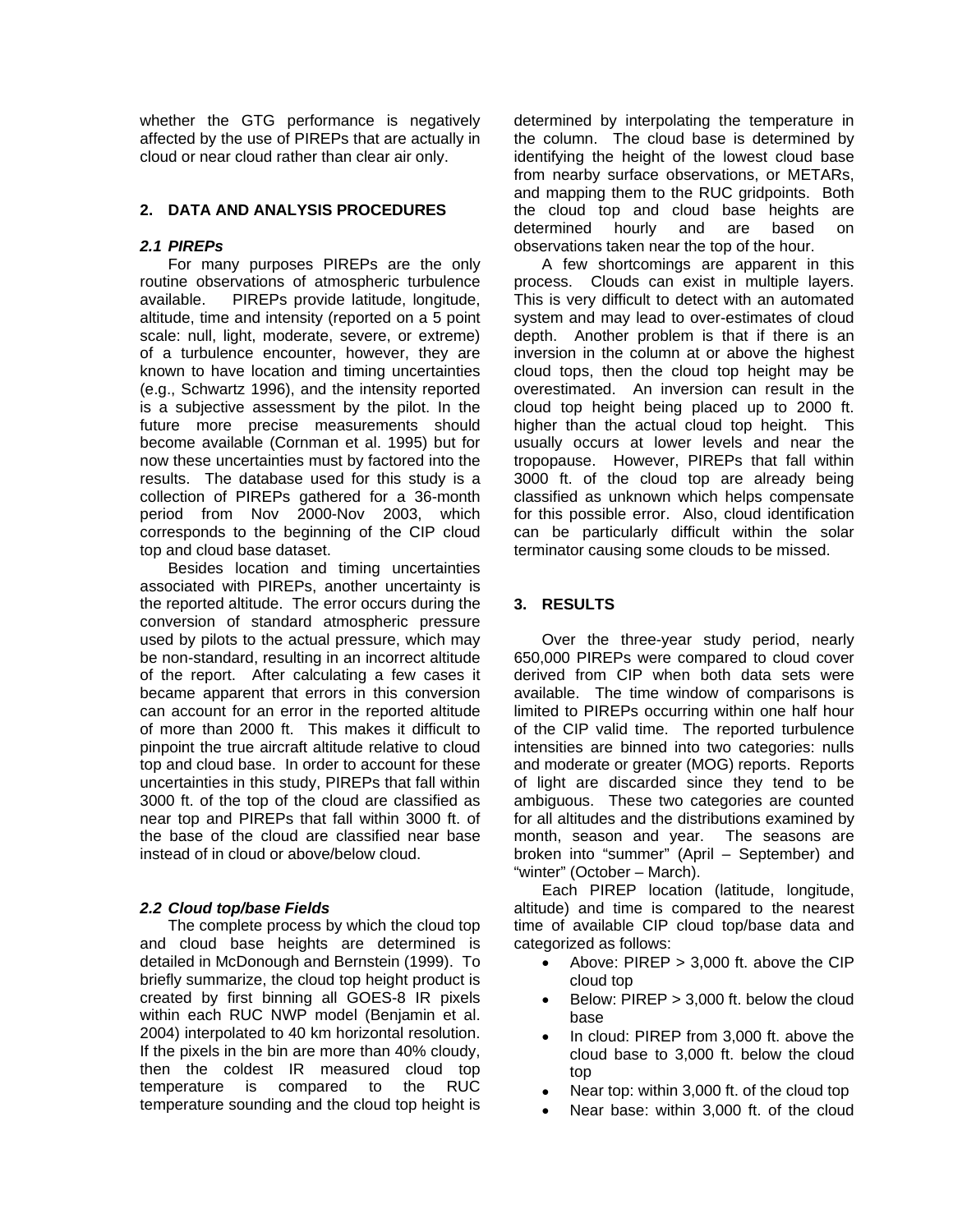base

• Clear air: No clouds apparent in the entire depth of the atmosphere at the latitude, longitude, and time of the PIREP

### *3.1 PIREP/Cloud Comparison for all altitudes*

 Figure 1 shows the percentage of reported smooth (null) PIREPs relative to total PIREPs of all intensities (ignoring light intensity reports which tends to be ambiguous) within each cloud category. Figure 2 shows the percentage of reported MOG PIREPs relative to total PIREPs within each cloud category. For all altitudes, the percentage of null PIREPs that are in any of the cloud categories are 55% - 65% while the MOG percentages are 35% - 45%. Overall, there is little substantial difference in either nulls or MOG percentages across the cloud categories and the percentage of nulls to MOGs on the average across all categories is about 60% to 40%. These ratios are consistent with those found by Sharman et al. (2002) in a study of clear-air turbulence climatologies, and simply reflects the reporting practices of the pilots. It does not correctly reflect the actual distribution of turbulence intensities in the free atmosphere, where the air is predominantly nonturbulent at aircraft scales (Frehlich and Sharman 2004).

 Figure 3 shows the percentage of nulls relative to TOTAL PIREPs of all intensities in all cloud categories and Figure 4 shows the percentage of MOGs relative to TOTAL PIREPs in all cloud categories. Note that the majority of PIREPs, both null and MOG, are in-cloud for all altitudes. In addition, there are more nulls than MOGs within cloud. In both cases the percentages of PIREPs that are definitely above or below cloud is a small portion of the total, but when taken with those near the cloud top or base they could become more substantial. Without a more careful analysis of the PIREP altitude it is not possible to combine these at this time. Interestingly, the percentage of in-cloud PIREPs is not very seasonally dependent.

 The categories of above cloud, below cloud and clear air may technically all be considered as clear air. Combining these categories, and discarding the near cloud top and near cloud base categories results in Figures 5 and 6. Nulls are more frequent than MOGs for all seasons, both in-cloud and in clear air. Also, for all seasons, the percentage of PIREPs of all intensities is greater in-cloud than in clear air, i.e., there are more reports, both of null and MOG, in-cloud than in clear air.

 Figures 7 and 8 show the percentage of PIREPs reported in different cloud depths for all altitudes, derived from cloud top and cloud base data, for both null and MOG reports during the summer and winter seasons. For both seasons, as the cloud depth increases, the percentage of null reports decreases and the percentage of MOG reports increases. This implies turbulence tends to be higher in deeper clouds, as is intuitively expected.

### *3.2 PIREP/Cloud Comparison above 20,000 ft.*

The current version of GTG forecasts CAT only, with terrain induced and convectively induced turbulence planned for future updates of the algorithm. The GTG CAT forecasting algorithm includes a number of turbulence diagnostics, each scored and weighted depending on evaluations against PIREPs, all of which are assumed to be in clear air. Thus it is of some interest to determine the proportion of PIREPs above 20,000 ft that are actually in cloud. The comparison of the percentage of reported null PIREPs relative to total PIREPs of all intensities, again ignoring the light reports, within each cloud category for PIREPs above 20,000 ft. is shown in Figure 9. This comparison differs from Figure 1 for all altitudes in a few ways. All of the categories have a lower percentage than the first comparison except for the clear air, which is about the same. This means that for the comparison of MOG PIREPs relative to total PIREPs within each cloud category (Fig. 10) all of the categories have a higher percentage than the first comparison, again, with the exception of the clear air category. It also differs in the fact that the distribution is not uniform between the categories as it was for all altitudes.

The percentage of nulls and MOGs relative to TOTAL PIREPS of all intensities and in all cloud categories is again examined in Figures 11 and 12 for PIREPs above 20,000 ft. Unlike the distributions for all altitudes, the majority of PIREPs above 20,000 ft., both null and MOG, are in clear air. There are slightly more null reports than MOG reports in clear air as well. However, there is still a very low seasonal dependence in this study.

When looking at the combination of above, below and clear into one category, Figs. 13 and 14 are the result. There is a large difference between the clear air and in-cloud percentages for both the null and MOG reports. Clear air accounts for about 40% of both the null and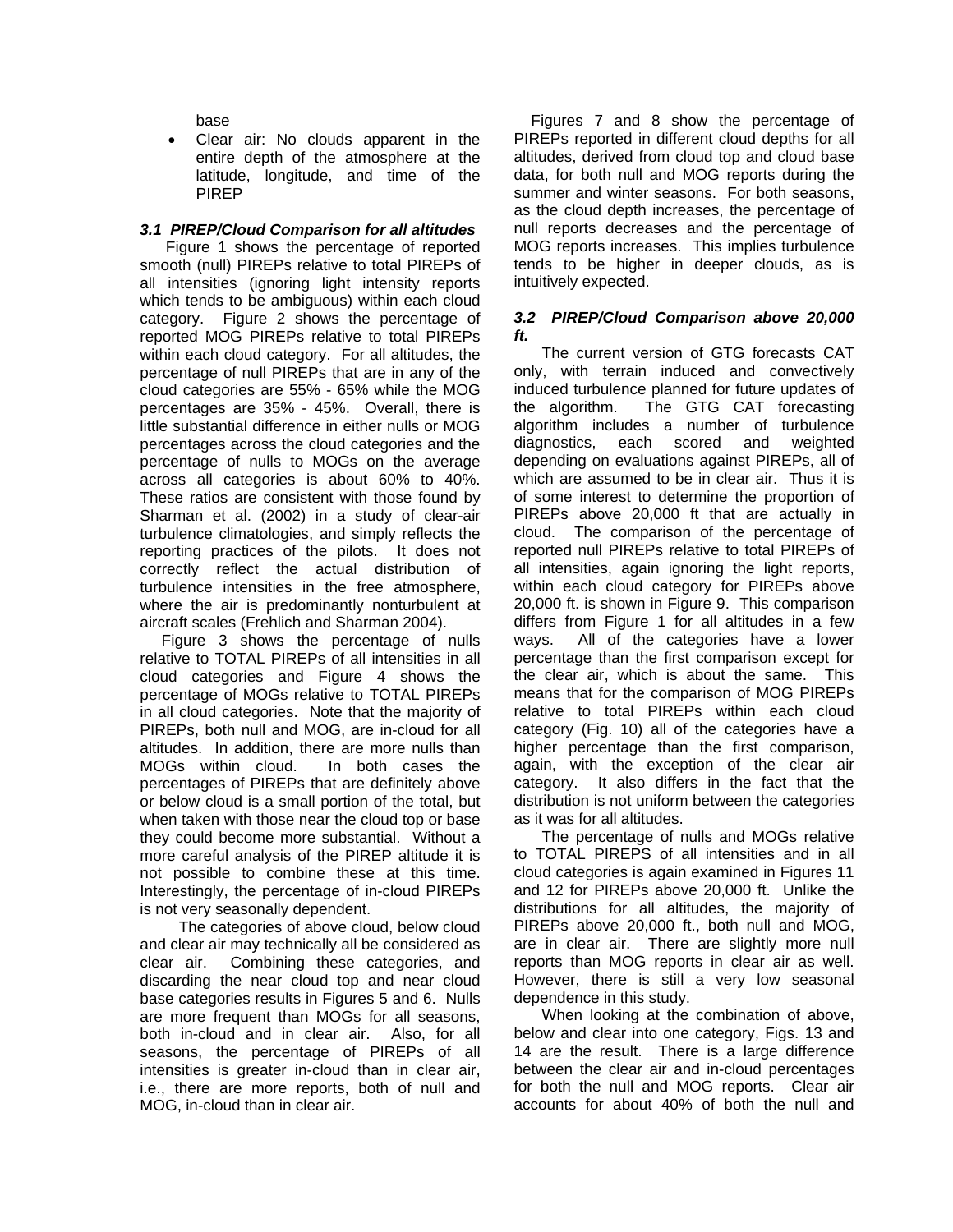MOG PIREPs with null reports in-cloud accounting for only 5% and MOG reports incloud 15%. This suggests that clear-air turbulence encounters are more prevalent at upper levels than at mid levels.

# *3.3 Cloud Volume Percentage*

The percentages of in-cloud reports versus out-of-cloud reports are likely to be an underestimate when one considers the fact that clear air makes up a much larger percentage of the total volume of air over the continental United States than clouds on the average. Two measures of that percentage were computed and compared. The first was calculated using the CIP cloud base/top fields, the same source for the cloud information discussed above, from the years 2000 through 2002. The cloud top information was cut off at 45,000 ft because the RUC does not have much data above this level. The percentage of cloud volume by month computed from the CIP output is shown in Figure 15. The yearly average of cloud volume percentage was about 18%, and ranged from a low of about 15% in September to a high of about 21% in February. This is consistent with the notion of the presence of long-lived widespread stratiform clouds often seen in the winter versus the fewer, smaller clouds common in the summer.

The second method used to compute the cloud volume percentage was to look at soundings archived between 1997 and 2001 at 72 sites across the continental United Stages. Each sounding was read in and, again, cut off at 45,000 ft. to match the previous CIP method. The average percentage at all the sites is a measure of the average cloud depth. Assuming this representative of the entire continental U.S., this percentage may approximate the cloud volume as well. This method is sensitive to the relative humidity threshold chosen to identify regions of clouds. Three computations were made with relative humidity thresholds set at 84%, 87%, and 90%. Figure 16 shows the results of cloud volume percentage for each RH threshold. The amount of clouds ranged from 14% of the total volume with the RH threshold set at 90% up to 18% with the RH threshold set at 84%.

The results from the sounding method show a slightly lower cloud volume percentage then the CIP method. This may be due to the fact that the sounding method can better recognize cloud layers and so it does not misidentify areas of clear air in between two cloud layers as one

large, continuous cloud layer like the CIP method would. Another reason may be due to the fact that the CIP method is model driven while the sounding method is observationally driven. In spite of this, the percentages are very close and an average cloud volume percentage of about 17% is a good approximation.

### *3.4 Vertical Distributions*

It is also interesting to examine the vertical distribution of PIREPs in both clear air and cloud. The clear air distribution (Fig. 17), exhibits two maxima, one at low levels and another at upper levels. This is seen in the actual number of PIREPs as well as in the MOG/Total ratio, which gives a better sense of turbulence frequency. The lower maximum is probably to convective boundary layer turbulence and perhaps to convective storm outflow boundary layer turbulence while the upper maximum is more likely due to jet stream shears and upper-level frontal turbulence. The in-cloud distribution (Fig. 18) shows a maximum in the number of PIREP counts of null and MOG at low levels, but the MOG/Total ratio has a maximum at mid and upper levels, implying more turbulence encounters associated with deep clouds. Figure 19 shows the fraction of MOG PIREPs in-cloud and in clear air on the same graph. In clear air, turbulence is most frequent at upper and low levels while the mid-level turbulence is more often in-cloud.

# *3.5 Horizontal Distributions*

Finally, the horizontal distribution of the PIREP and cloud climatology was examined. The distributions were computed from in-cloud versus out-of-cloud data for over the 3 year study for all altitudes gridded on the RUC domain. At least 20 PIREPs per gridpoint over the 3 year study period was required for the MOG/Total ratio to be calculated and plotted. In Figure 20a the horizontal distribution for all altitudes for PIREPs in clear air is shown for the entire data set. The peak over the Colorado Rockies in the MOG/Total ratios is obvious. When this is broken down by season there is a larger area with higher peaks during the winter season (Fig. 20b) versus the summer season (Fig. 20c). This is consistent with the increased incident of CAT during the winter months.

The horizontal distribution for all altitudes of in-cloud PIREPs with the same filter as described above applied to the MOG/Total ratio is shown in Fig. 21. Here the distribution is more regional, i.e. not wide spread (Fig. 21a). The main areas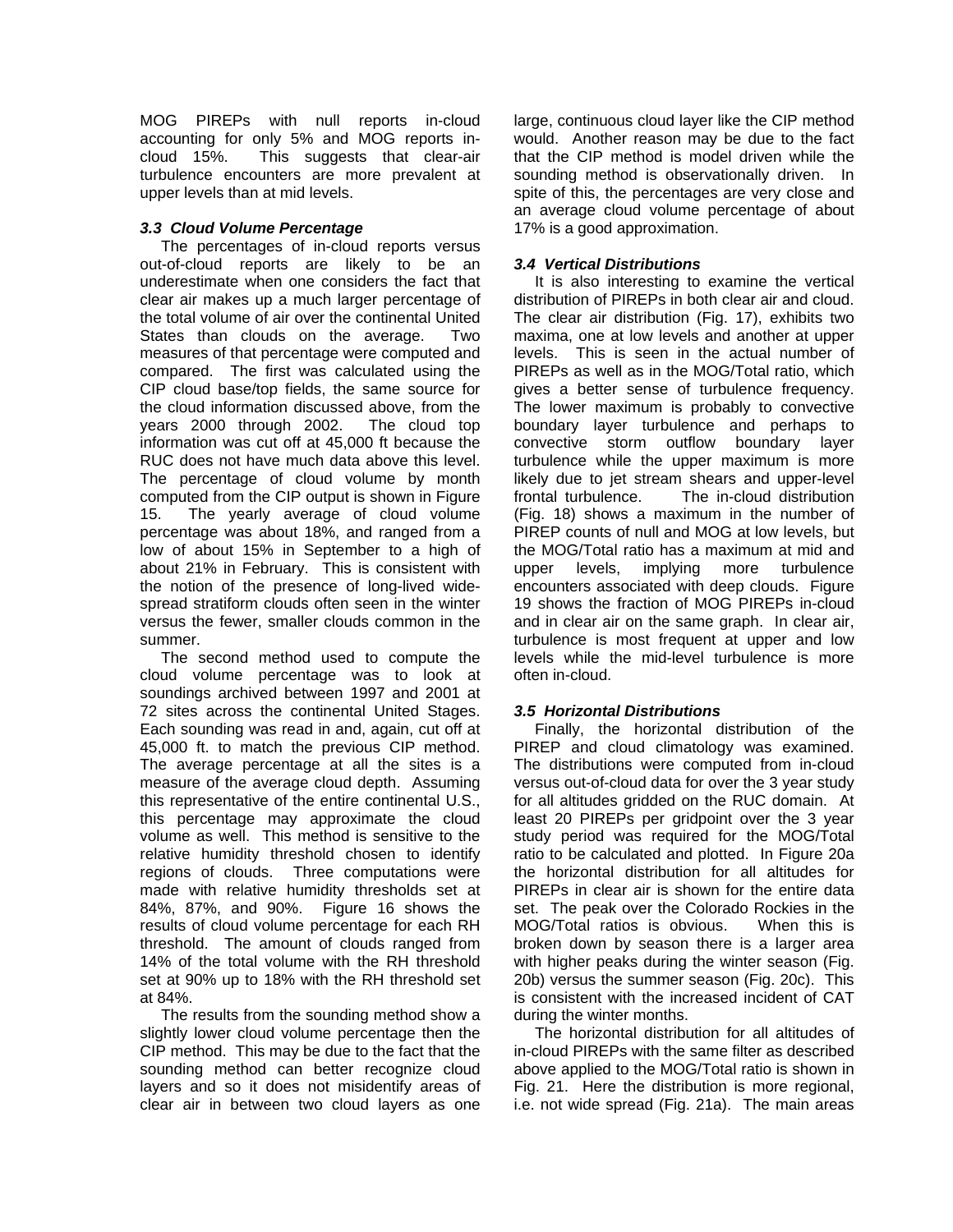are the Ohio Valley, Florida coast, southeast Texas, Colorado Rockies and the west coast. Breaking this down by season it is seen that most of the in-cloud turbulence is again occurring in the winter (Fig. 21b). This may be due to convection in the southern portions and possibly stronger winter storms in the Ohio Valley.

### **4. SUMMARY**

 Based on these results and of those in Sharman et al. (2002), the distribution of PIREP intensities, when looking at all altitudes, is roughly 60% null and 40% MOG, in both clear air and in-cloud; there is no difference in the ratio of nulls to MOGs whether in-cloud or out-of-cloud. Also for all altitudes, the percentages of both null and MOG reports are always greater in-cloud than out-of-cloud, and those percentages do not change much with season. When concentrating on just the in-cloud reports the percentage of MOG PIREPs increases with increasing cloud depth.

When the PIREP altitude are restricted to 20,000 ft. and above the distribution of PIREP intensities is still about 60% null and 40% MOG for clear air, but is about 25% null and 75% MOG for in-cloud. However, the percentage of total null and MOG reports in clear air is much greater than in-cloud. It is possible that since commercial aircraft, which make up a great majority of the PIREPs, are able to get above clouds this may be skewing the results to give more clear air reports.

It was also shown that the vertical distribution of normalized PIREPs indicates clear-air turbulence sources are dominant at low levels and upper levels, while in-cloud encounters seem to dominate the mid-level reports.

However, there are several factors which may affect these results and these have to be assessed before firm conclusions can be derived. For example, if multiple cloud layers exist, some PIREPs currently being classified as "in-cloud" could fall into the "clear-air" category. However, in the summer these effects should be small, and the fact that the data are similar in summer and winter suggests that the effect may always be small, however, this needs further investigation.

In any event, the percentages of in-cloud reports versus out-of-cloud reports is likely to be an underestimate when one considers the fact that the percentage of volume of clear air at any given time over the continental United States is

much greater than the percentage of volume of clouds. The percentage of cloud volume from the two different methods presented here averaged about 17%.

 *Acknowledgments.* This research is in response to requirements and funding by the Federal Aviation Administration (FAA). The views expressed are those of the authors and do not necessarily represent the official policy or position of the FAA.

#### **REFERENCES**

- Benjamin, S.G., G.A. Grell, J.M. Brown, T.G. Smirnova, and R. Bleck, 2004: Mesoscale weather prediction with the RUC hybrid isentropic-terrain-following coordinate model. *Mon. Wea. Rev.*, **132,** 473-494.
- Cornman, L. B., C. S. Morse, and G. Cunning, 1995: Real-time estimation of atmospheric turbulence severity from in-situ aircraft measurements. *J. Aircraft*, **32**, 171-177.
- Frehlich, R. and R. Sharman, 2004: Estimates of turbulence from numerical weather prediction model output with applications to turbulence diagnosis and data assimilation. *Mon. Wea. Rev*., in press.
- McDonough, F., B.C. Bernstein 1999: Combining satellite, radar, and surface observations with model data to create a better aircraft icing diagnosis*. 8th Conf. on Aviation, Range and Aerospace Meteorology*, AMS, Dallas, TX 467-471.
- Sharman, R., G. Wiener, B. Brown 2000: Description and verification of the NCAR Integrated Turbulence Forecasting Algorithm (ITFA). 38<sup>th</sup> Aerospace Sciences Meeting and Exhibit, Reno, NV AIAA 00- 0493.
- Sharman, R., J.K. Wolff, T. Fowler, B. Brown 2002: Climatologies of upper level turbulence over the continental U. S. and Oceans. 10<sup>th</sup> Conf on Aviation, Range, and *Aerospace Meteorology*, AMS, Portland, OR.
- Schwartz, B., 1996: The quantitative use of PIREPs in developing aviation weather guidance products. *Wea. Forecasting*, **11**, 372-384.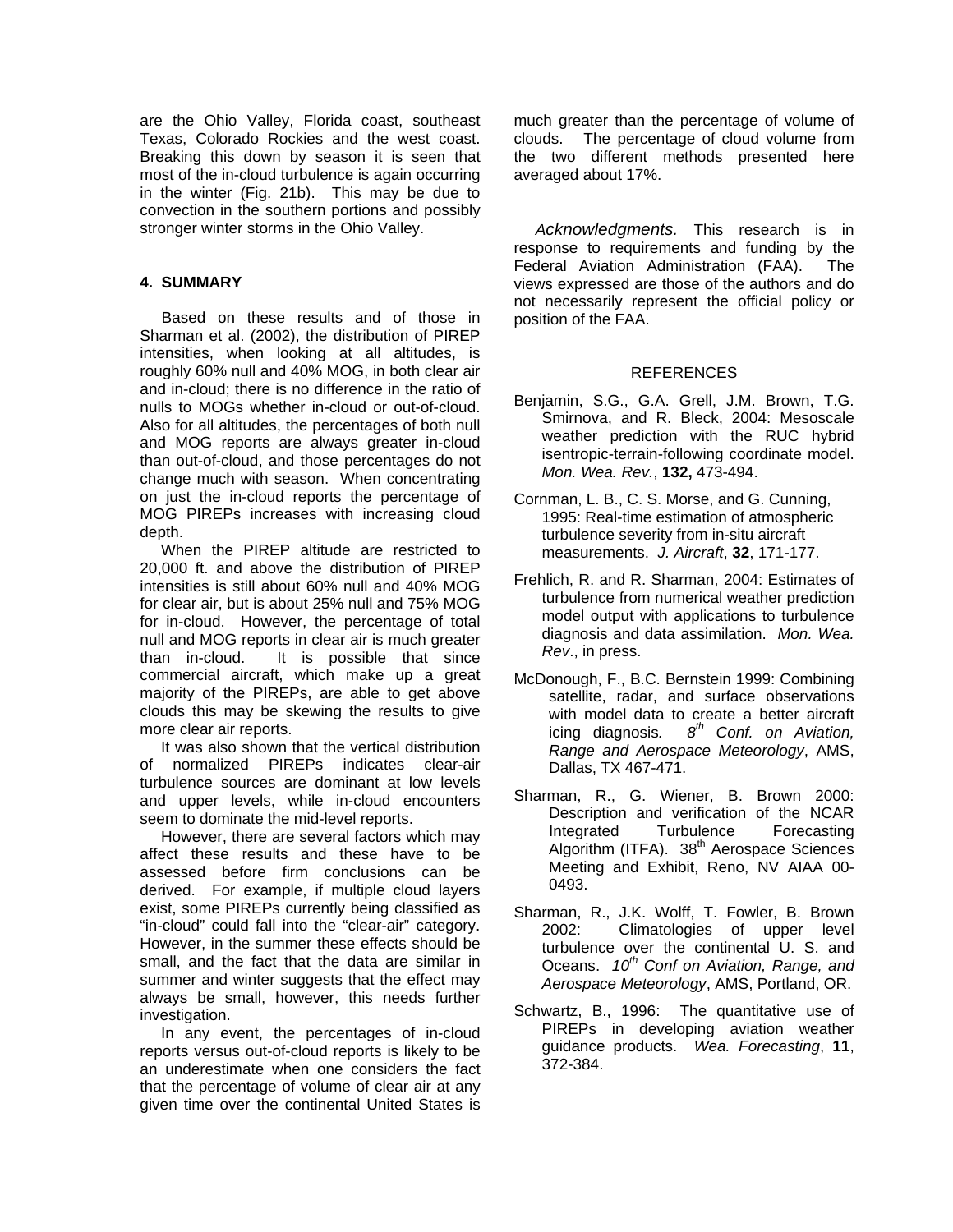

*Figure 1. Percentage of null turbulence in each cloud category: blue, whole year; pink, summer season; yellow, winter season.*



*Figure 4. Same as Figure 3 but for MOG turbulence.*



*Figure 2. Same as Figure 1 but for MOG turbulence.*



*Figure 5. Percentage of total null turbulence for clear air and in-cloud categories: blue, whole year; pink, summer season; yellow, winter season.*



*Figure 3. Percentage of total null turbulence for all cloud categories: blue, whole year; pink, summer season; yellow, winter season***.**

0%

5%

10%

15%

20%

25%



*Figure 6. Same as figure 5 but for MOG turbulence.*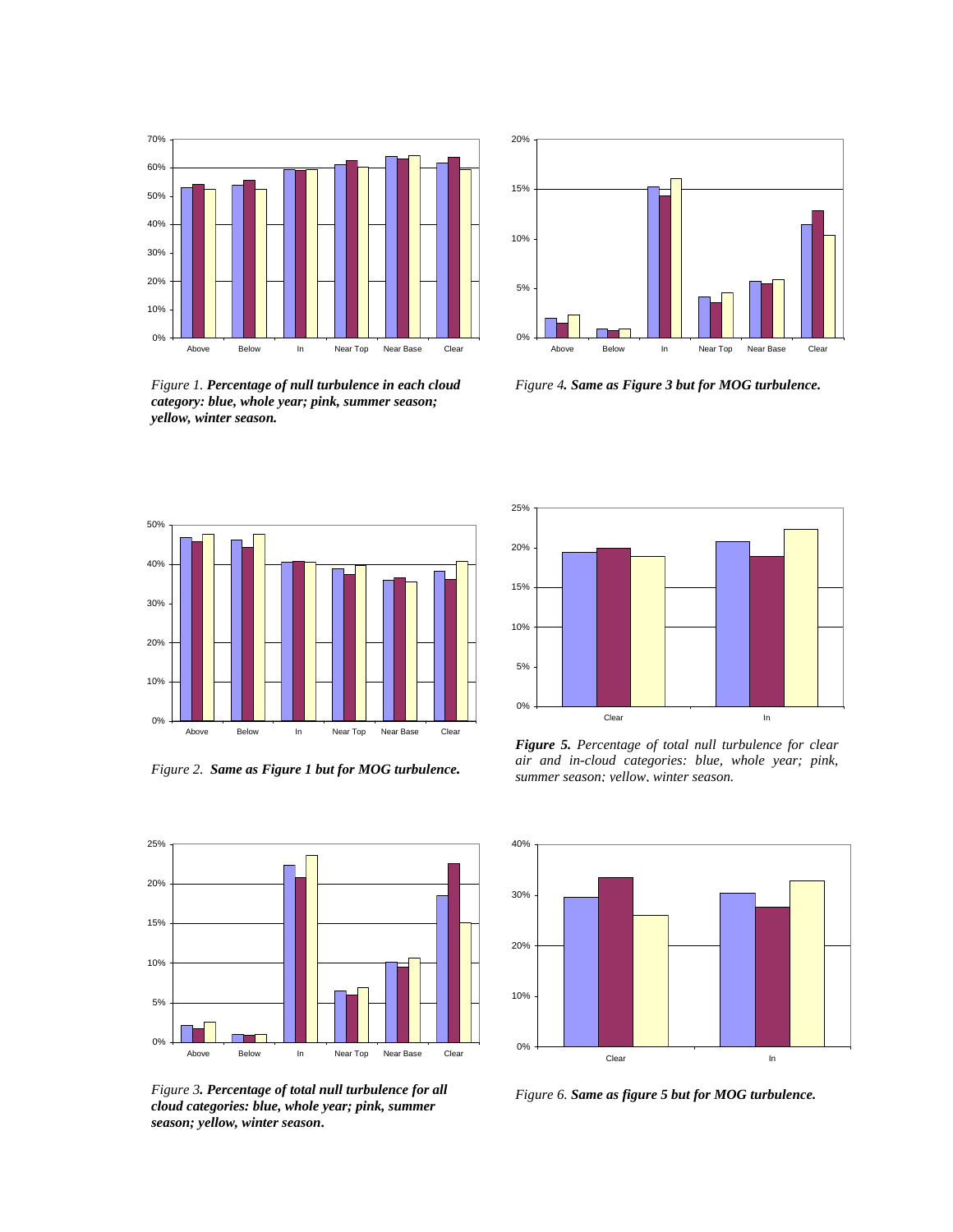

*Figure 7. Percentage of null turbulence compared to cloud depth measured in thousands of ft.: gray, summer season; white, winter season.*



*Figure 8. Same as Figure 7 but for MOG turbulence.* 





*Figure 10. Same as Figure 2 but for above 20,000 ft.*



*Figure 11. Same as Figure 3 but for above 20,000 ft.*



*Figure 9. Same as Figure 1, but for above 20,000 ft. Figure 12. Same as Figure 4 but for above 20,000 ft.*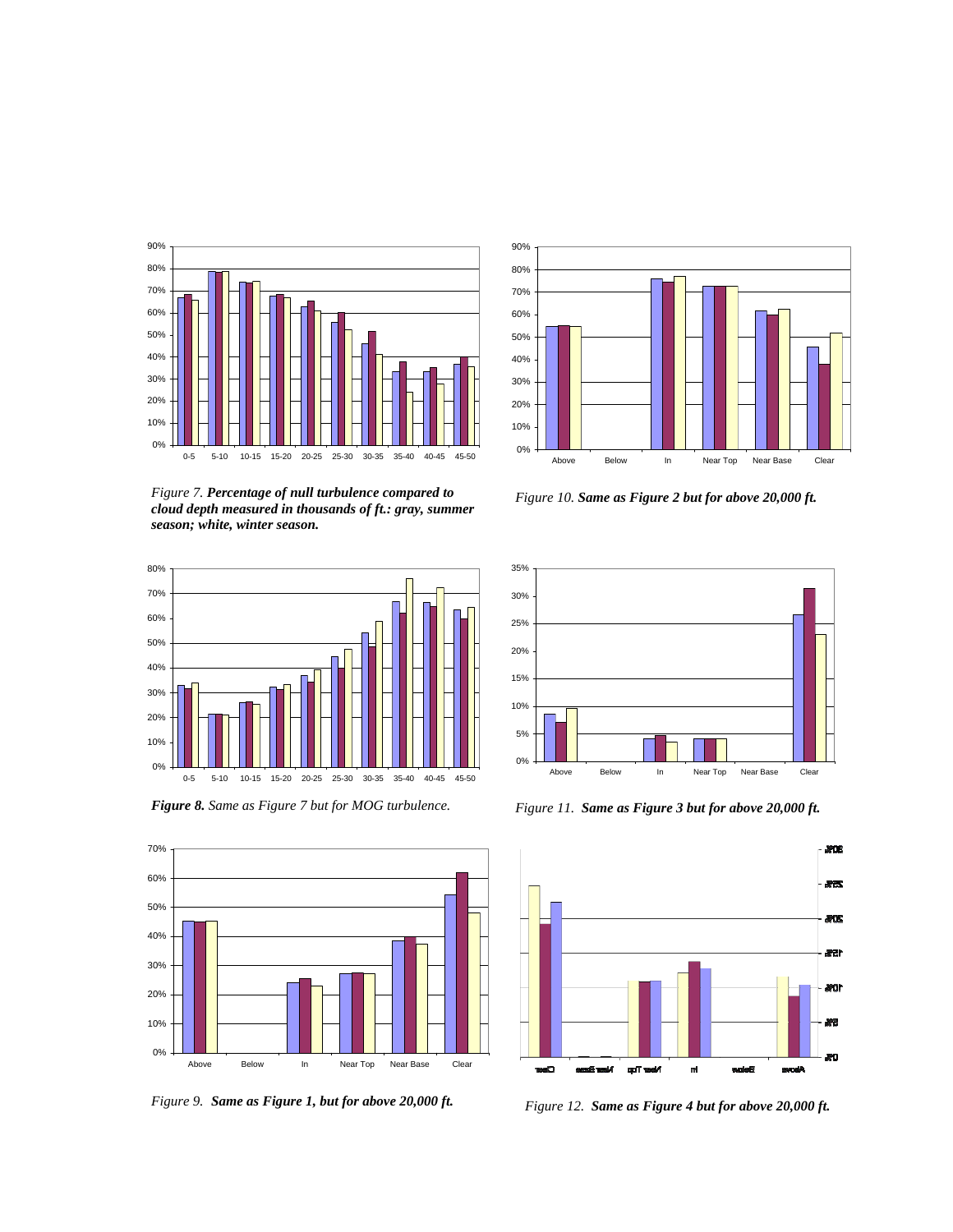

*Figure 13. Same as Figure 5 but for above 20,000 ft.*



*Figure 14. Same as Figure 6 but for above 20,000 ft.* 



*Figure 15. Cloud volume percentage by month and yearly average from CIP output method.*



*Figure 16. Cloud volume percentage by RH threshold from the sounding method.*



*Figure 17. Clear air vertical distribution: yellow, Null PIREPs; blue, MOG PIREPs; purple, MOG/Total\*10000.*



*Figure 18. Same as Figure 17 but for in-cloud.*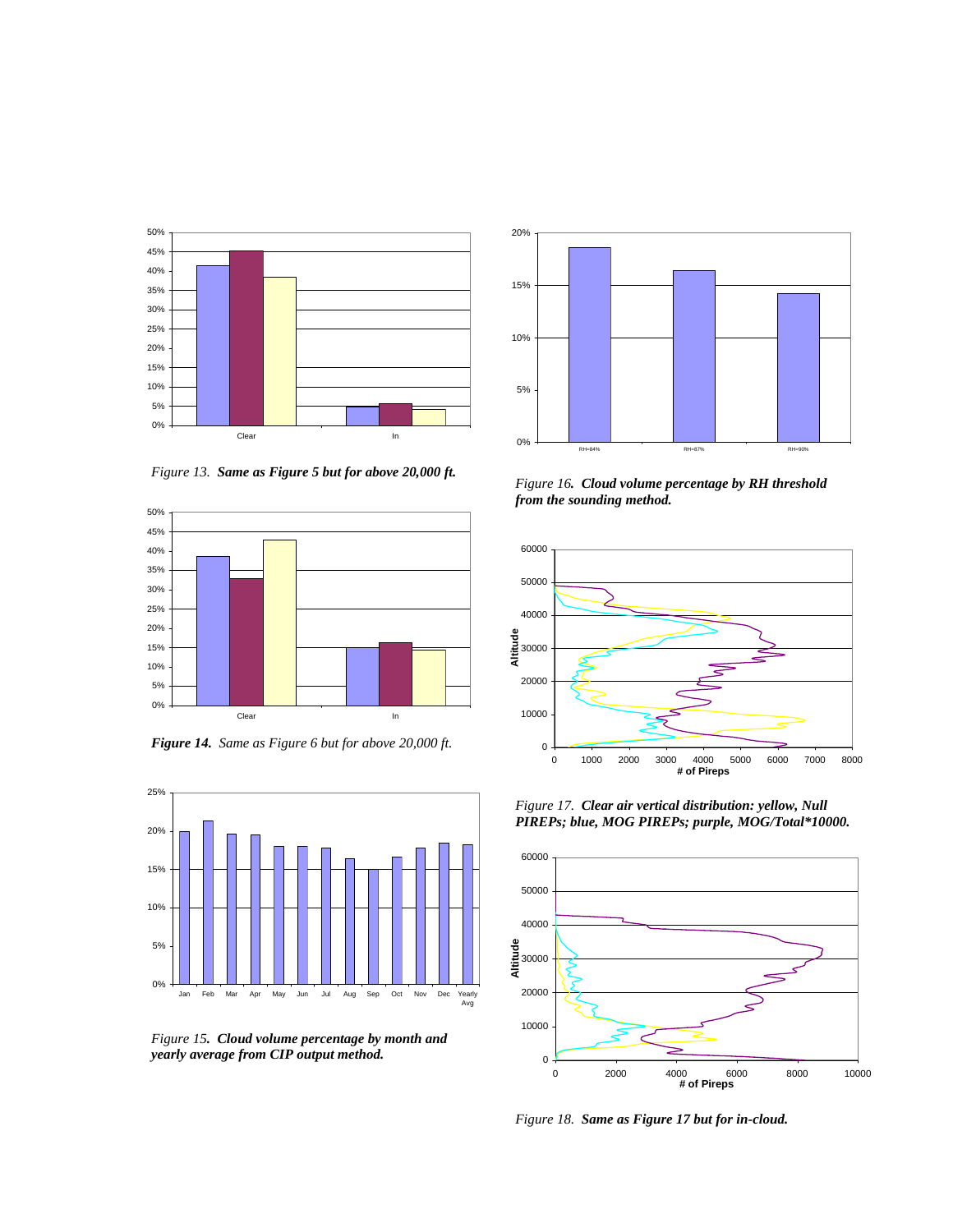

*Figure 19. Fraction of MOG PIREPs: yellow, clear air; blue, in-cloud.*



*Figure 20a. Clear air horizontal distribution of the fraction of MOG PIREPs for the entire data set.*



*Figure 20b. Clear air horizontal distribution of the fraction of MOG PIREPs for summer season.*



*Figure 20c. Clear air horizontal distribution of the fraction of MOG PIREPs for winter season.*



*Figure 21a. In-cloud horizontal distribution of the fraction of MOG PIREPs for the entire data set.*